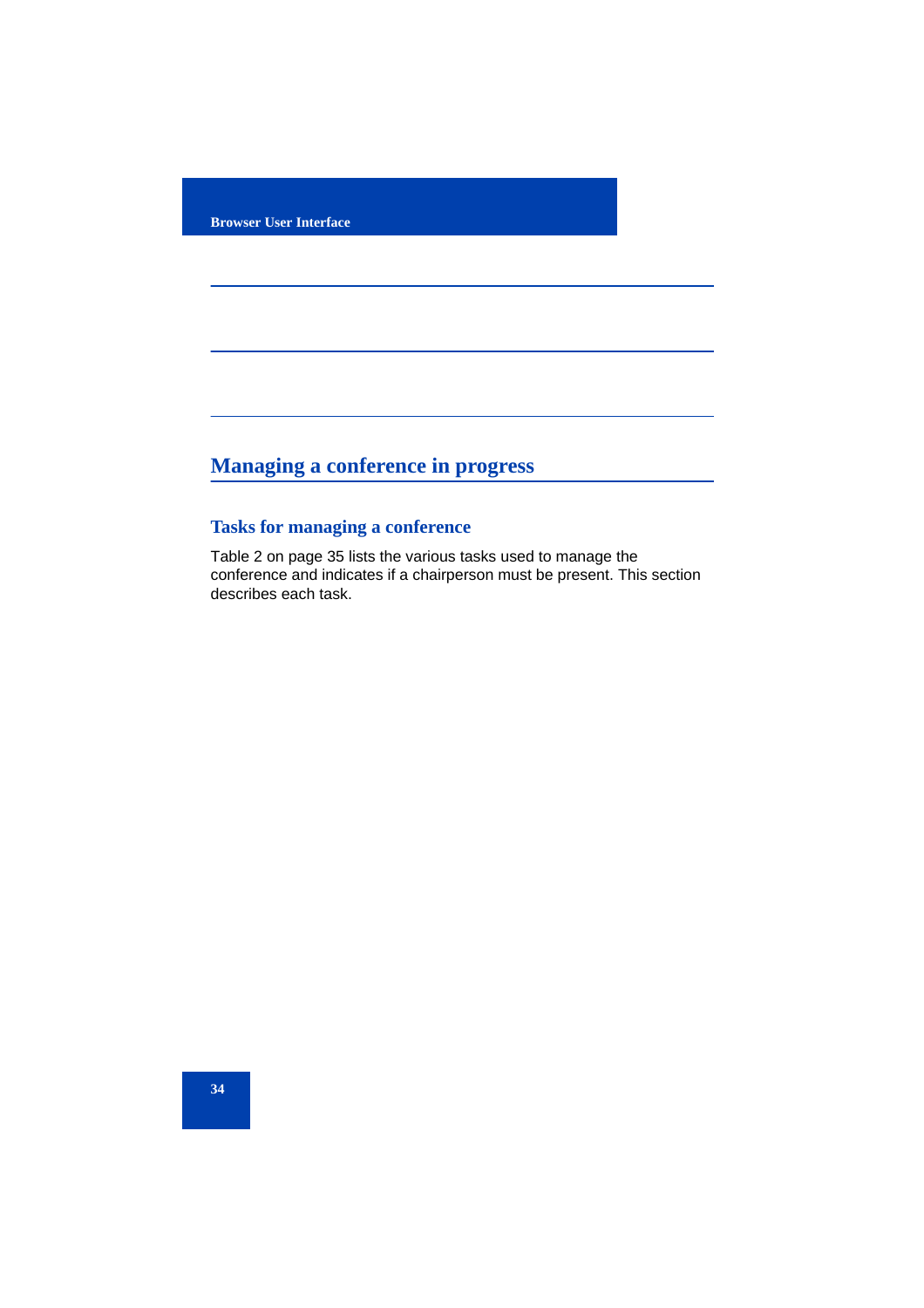# **Table 2: Managing a conference — tasks (Part 1 of 2)**

| <b>Tasks</b>                                                  | <b>Chairperson</b><br>present | <b>Chairperson</b><br>not present |
|---------------------------------------------------------------|-------------------------------|-----------------------------------|
| Managing the conference:                                      |                               |                                   |
| Lengthening the conference                                    |                               |                                   |
| Locking or unlocking the conference                           |                               |                                   |
| Session management - holding a<br>voting session              |                               |                                   |
| Session management - holding a<br>question-and-answer session |                               |                                   |
| Changing the status of the<br>chairperson:                    |                               |                                   |
| Muting or unmuting the chairperson                            |                               |                                   |
| Stopping or resuming music                                    |                               |                                   |
| Adjusting the volume of the chairperson                       |                               |                                   |
| Releasing chairperson control                                 |                               |                                   |
| Managing the status of all participants:                      |                               |                                   |
| Counting and announcing all<br>participants                   |                               |                                   |
| Muting all participants                                       |                               |                                   |
| Disconnecting all ports                                       |                               |                                   |
| Examining port status                                         |                               |                                   |
| Dialing out and returning with or without<br>the called party |                               |                                   |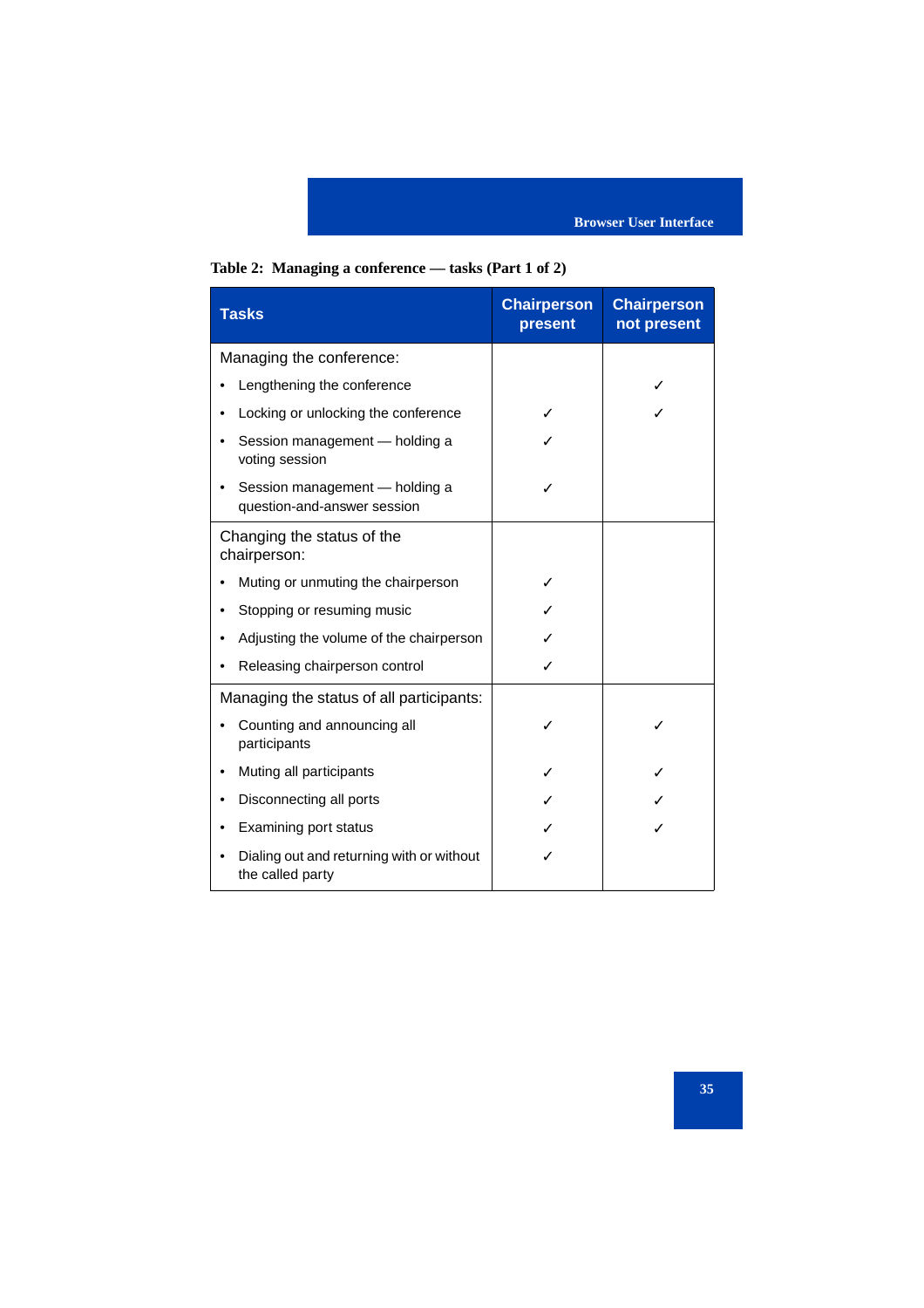#### **Table 2: Managing a conference — tasks (Part 2 of 2)**

| <b>Tasks</b>                                         | <b>Chairperson</b><br>present | <b>Chairperson</b><br>not present |
|------------------------------------------------------|-------------------------------|-----------------------------------|
| Managing the status of individual<br>participants:   |                               |                                   |
| Adding details for an individual<br>participant      |                               |                                   |
| Consulting between chairperson and<br>participant    |                               |                                   |
| Muting or unmuting individual<br>participant(s)      |                               |                                   |
| Playing the name of individual<br>participants       |                               |                                   |
| Disconnecting an individual participant              |                               |                                   |
| Adjusting the volume of an individual<br>participant |                               |                                   |

# **Dual-card meeting**

In a dual-card meeting, the commands that a chairperson implements from the BUI apply to participants in both cards. The following features are available in a dual-card conference:

- **Dial-out to a specified number —** dial-out uses a port on the secondary card, if no port is available on the primary card.
- **Consult with participant —** the chairperson can consult with participants on the secondary card.
- **Play name —** this feature works with participants on both cards. The system plays the name on the chairperson's desktop, not on the telephone.

# **Conference Call Manager window**

All of tasks listed in Table 2 on page 35 are performed from the **Conference Call Manager** window. Figure 16 on **page 37** shows the window when a chairperson is present. Figure 17 on **page 38** shows the window when a chairperson is not present.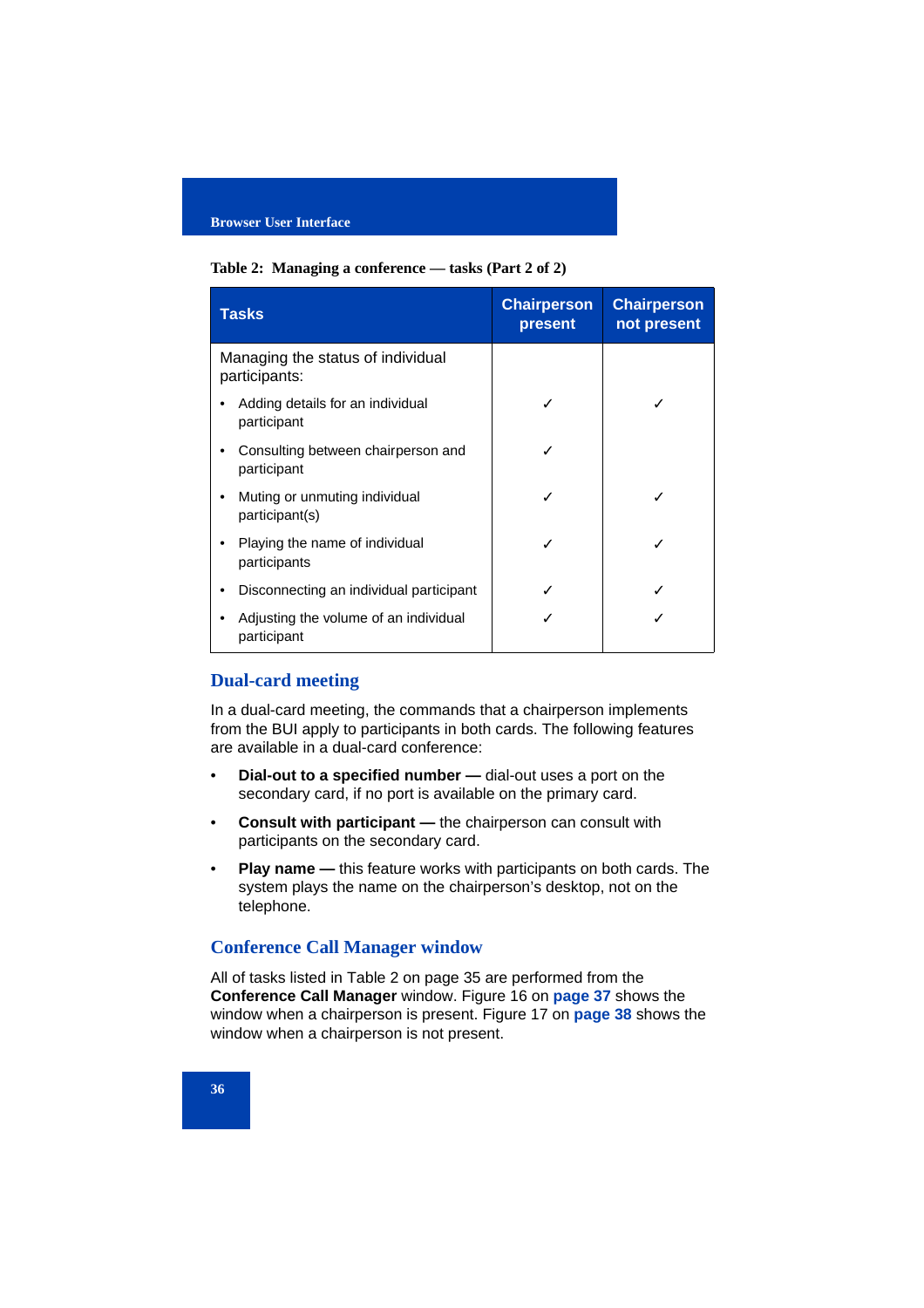



| Conference Call Manager<br>Time left 0-48.54<br><b>Team meeting</b><br>Conference<br>A41 15 minutes<br>Lisk<br><b>Better Haugened</b><br>Chairperson<br>Villame Control<br><b>Midir</b><br>(Release Chargerson Control)<br>Active charperson: the number is unavailable<br>Release<br><b>Participants</b><br>Mote of<br>Concil america<br>Disconnect all<br>Outbooking - 3 Institute<br><sup>E</sup> Add a Participant<br><sup>67</sup> Add a Group:<br>1. yunal<br>m<br><sup>(2)</sup> Call assistant<br>(exter a phone rember or choose a group and press "Dial").<br><b>Participant List</b><br><b>Volume</b><br><b>Datalla</b><br><b>Blocomiect</b><br>Phone<br>Call type<br>Contact<br><b>Marie</b><br>Play<br>marshar<br>12018<br>48<br>Volume<br>Dial In<br>Mute<br>Unavailable Kim<br>Carputt<br>x<br>48<br>WAXNE<br>Cussuit<br>Mute<br>Unanalishle Jose<br>Dial In<br>x |  |  |  |  |
|----------------------------------------------------------------------------------------------------------------------------------------------------------------------------------------------------------------------------------------------------------------------------------------------------------------------------------------------------------------------------------------------------------------------------------------------------------------------------------------------------------------------------------------------------------------------------------------------------------------------------------------------------------------------------------------------------------------------------------------------------------------------------------------------------------------------------------------------------------------------------------|--|--|--|--|
|                                                                                                                                                                                                                                                                                                                                                                                                                                                                                                                                                                                                                                                                                                                                                                                                                                                                                  |  |  |  |  |
|                                                                                                                                                                                                                                                                                                                                                                                                                                                                                                                                                                                                                                                                                                                                                                                                                                                                                  |  |  |  |  |
|                                                                                                                                                                                                                                                                                                                                                                                                                                                                                                                                                                                                                                                                                                                                                                                                                                                                                  |  |  |  |  |
|                                                                                                                                                                                                                                                                                                                                                                                                                                                                                                                                                                                                                                                                                                                                                                                                                                                                                  |  |  |  |  |
|                                                                                                                                                                                                                                                                                                                                                                                                                                                                                                                                                                                                                                                                                                                                                                                                                                                                                  |  |  |  |  |
|                                                                                                                                                                                                                                                                                                                                                                                                                                                                                                                                                                                                                                                                                                                                                                                                                                                                                  |  |  |  |  |
|                                                                                                                                                                                                                                                                                                                                                                                                                                                                                                                                                                                                                                                                                                                                                                                                                                                                                  |  |  |  |  |
|                                                                                                                                                                                                                                                                                                                                                                                                                                                                                                                                                                                                                                                                                                                                                                                                                                                                                  |  |  |  |  |
|                                                                                                                                                                                                                                                                                                                                                                                                                                                                                                                                                                                                                                                                                                                                                                                                                                                                                  |  |  |  |  |
|                                                                                                                                                                                                                                                                                                                                                                                                                                                                                                                                                                                                                                                                                                                                                                                                                                                                                  |  |  |  |  |
|                                                                                                                                                                                                                                                                                                                                                                                                                                                                                                                                                                                                                                                                                                                                                                                                                                                                                  |  |  |  |  |
|                                                                                                                                                                                                                                                                                                                                                                                                                                                                                                                                                                                                                                                                                                                                                                                                                                                                                  |  |  |  |  |
|                                                                                                                                                                                                                                                                                                                                                                                                                                                                                                                                                                                                                                                                                                                                                                                                                                                                                  |  |  |  |  |
|                                                                                                                                                                                                                                                                                                                                                                                                                                                                                                                                                                                                                                                                                                                                                                                                                                                                                  |  |  |  |  |
|                                                                                                                                                                                                                                                                                                                                                                                                                                                                                                                                                                                                                                                                                                                                                                                                                                                                                  |  |  |  |  |

**Note:** When the **Conference Call Manager** is accessed from Microsoft Outlook (see "Editing a conference" on page 67), the BUI title frame does not appear.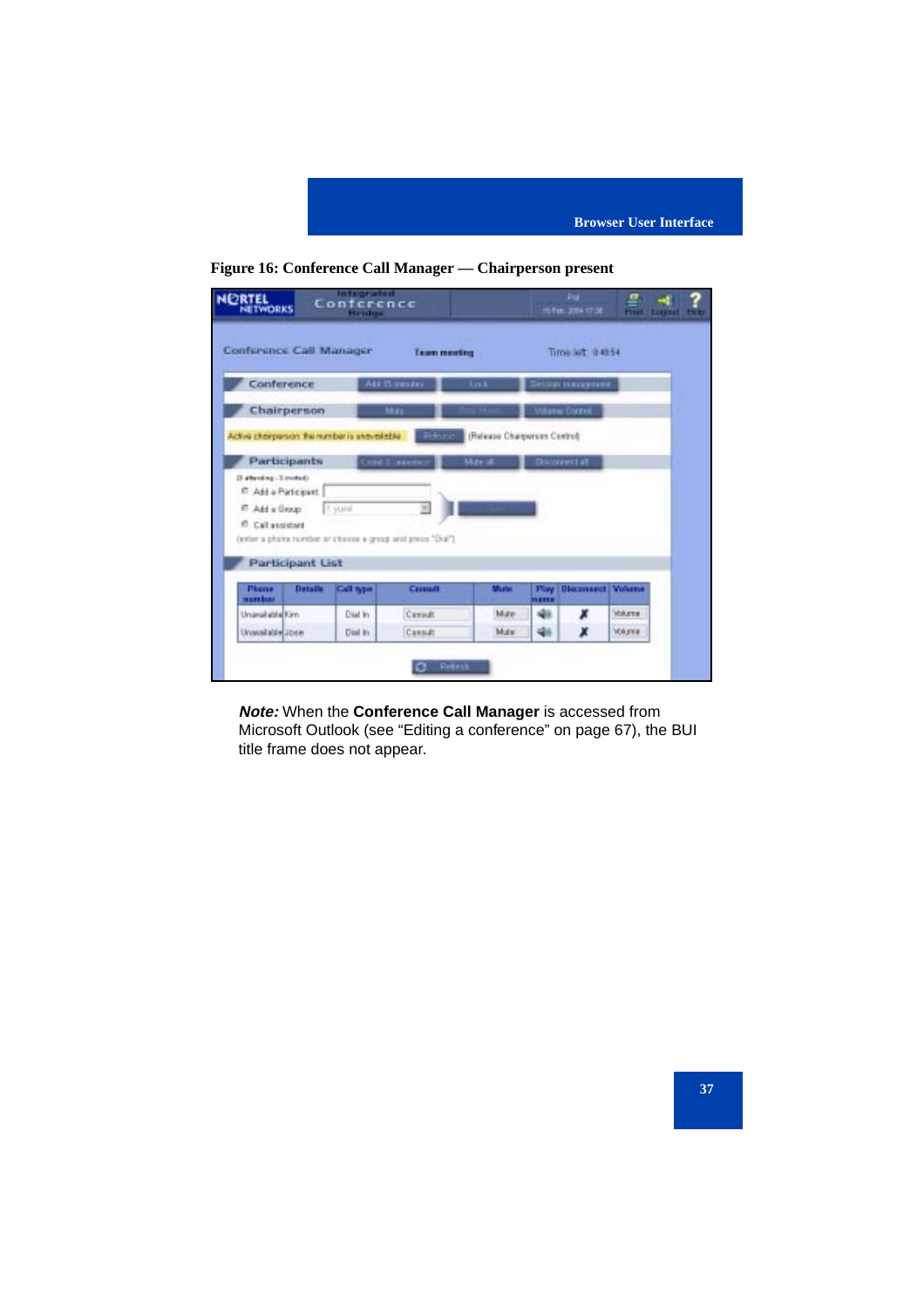

**Figure 17: Conference Call Manager — Chairperson not present**

|                                                                                                                   | Conference Call Manager |                                       | <b>Team meeting</b> |                         |                        | Time left: 0.39.43     |                           |
|-------------------------------------------------------------------------------------------------------------------|-------------------------|---------------------------------------|---------------------|-------------------------|------------------------|------------------------|---------------------------|
| <b>Conference</b>                                                                                                 |                         | Add /5 mindias                        |                     | Link                    |                        |                        |                           |
| Chairperson                                                                                                       |                         |                                       |                     |                         |                        |                        |                           |
|                                                                                                                   |                         |                                       |                     |                         |                        |                        |                           |
| Chairperson not present                                                                                           |                         |                                       |                     |                         |                        |                        |                           |
|                                                                                                                   |                         | <b>DATE &amp; MINTERS</b>             |                     | Moto all                |                        | Documental             |                           |
|                                                                                                                   |                         |                                       |                     |                         |                        |                        |                           |
|                                                                                                                   | <b>Details</b>          | <b>Call type (Connell)</b><br>Dial In |                     | Murter<br><b>Mutter</b> | <b>Play same</b><br>نف | <b>Disconnect</b><br>x | <b>Veteres:</b><br>Volume |
| Participants<br>Detwe E-granads.C<br><b>Participant List</b><br><b>Phone number</b><br>Unimal abla<br>Unavailable | Kim                     | Dial In                               |                     | Mate                    |                        | x                      | Velumi                    |

The BUI permits only one active **Conference Call Manager** window per conference. The chairperson's access number identifies the associated voice port.

The time remaining in the conference is displayed in the **Time left** field in the upper right-hand corner of the **Conference Call Manager** window.

If the chairperson is present, the **Active Chairperson** field in the **Chairperson** section shows:

- the CLID of the conference, if the CLID is available and the chairperson dials in to join the conference. If the CLID is not available, the window displays **Active chairperson: the number not available**.
- the called number, if the chairperson dials out to join the conference. This is part of the Acquire Chairperson Control feature.

If a chairperson is not present, the **Chairperson** section displays **Chairperson not present**.

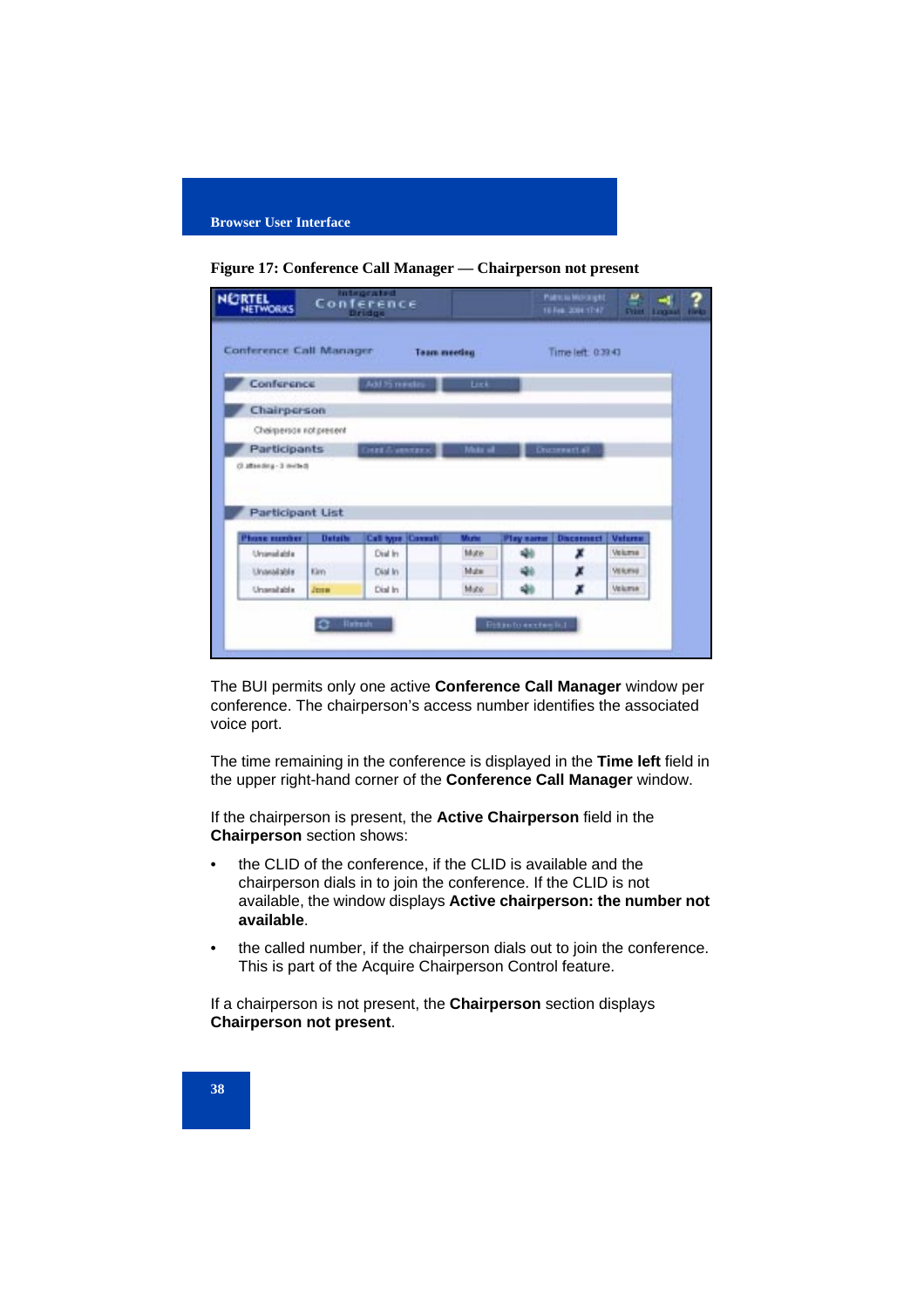The **Participant List** section contains several information fields. The **Phone number** field shows the CLID or called number. The **Call Type** field shows regular, dial-out, or expand. The current speaker is shown by a highlight in the **Details** field.

The **Conference Call Manager** window is updated automatically every two minutes and can be refreshed manually by clicking **Refresh**.

The **Conference Call Manager** window can be accessed in one of three ways:

- In the **Login** window (Figure 1 on **page 12**), enter the conference access number and chairperson password for the active conference.
- In the **Conference List** window (Figure 4 on **page 15**), click the **Control** icon (a gavel) for an active conference. (The icon appears only while the conference is active.)
- In the Microsoft Outlook User Interface window, select the **Control** button in the ICB form while the conference is active. Refer to "Microsoft Outlook User Interface" on page 48 for information about the Microsoft Outlook interface.

# **Managing the conference**

This section describes how to perform tasks from the **Conference** section of the **Conference Call Manager** window (see Figure 16 on **page 37**).

**Note:** If a chairperson is not present on the conference, the session management activities (voting session and question-and-answer session) are not available (Figure 17 on **page 38**).

#### **Lengthening the conference**

To lengthen the conference by 15 minutes, click **Add 15 minutes** at any time during the conference. If successful, the system updates the "Time Left" indication.

### **Locking or unlocking the conference**

Click **Lock** at any time during the conference to prevent any more participants from joining. To unlock the conference, click **Unlock**. The button text toggles between **Lock** and **Unlock**, depending on the state of the conference.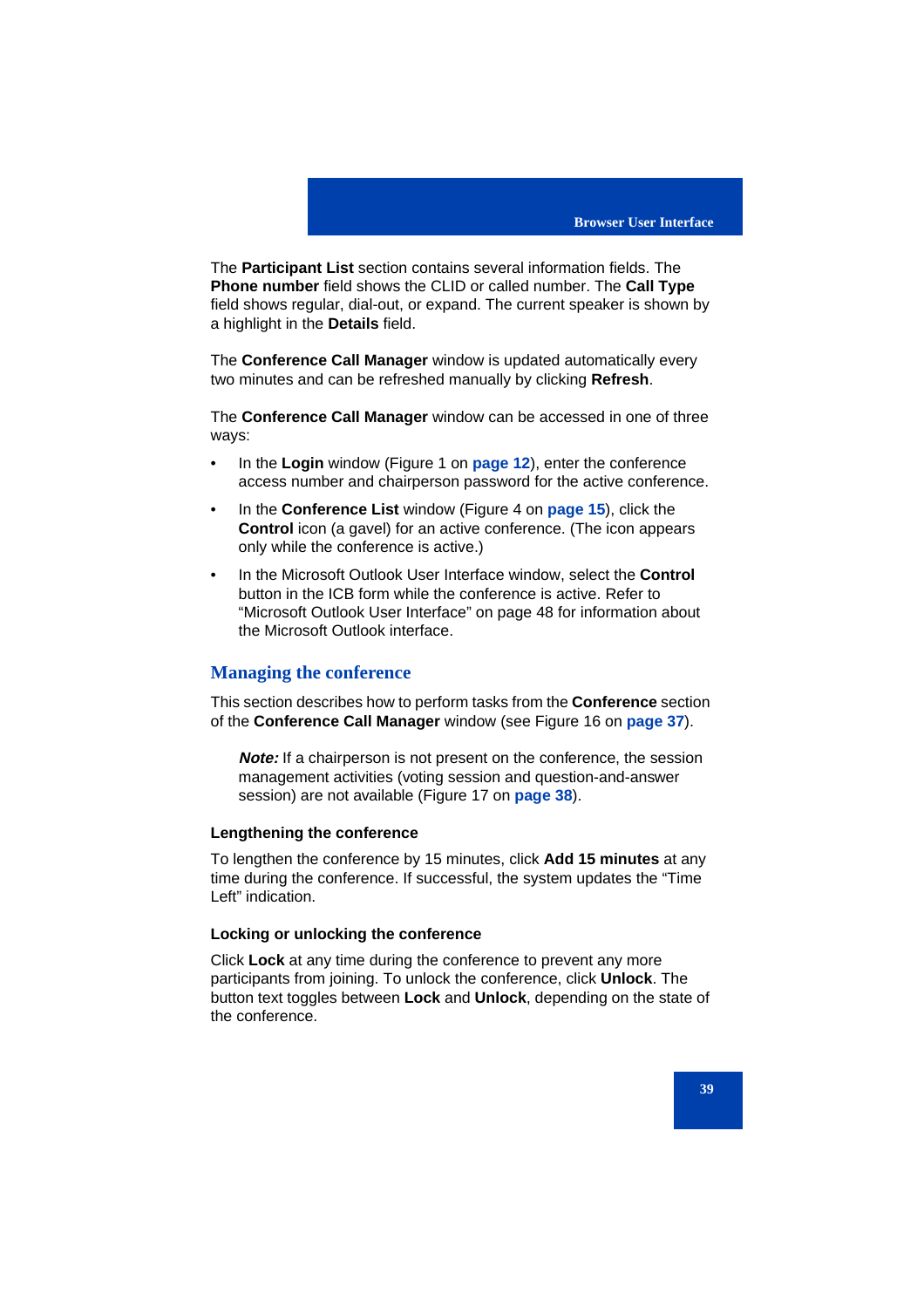# **Session management — holding a voting session**

Only the conference chairperson can run a voting session.

# 1. Click **Session Management**.

The window expands to show a Session Management panel. See Figure 18.

**Figure 18: Conference Call Manager — Session Management panel**

| <b>NORTEL</b><br>NETWORKS                                                                 | <b>Integrated</b><br>Conference<br><b>Drift</b> St |                     |                                         |                   | Pat<br><b>19740-2004 17:01</b> |               |  |
|-------------------------------------------------------------------------------------------|----------------------------------------------------|---------------------|-----------------------------------------|-------------------|--------------------------------|---------------|--|
| Conference Call Manager                                                                   |                                                    | <b>Team meeting</b> |                                         |                   | Time left: 0.46.19             |               |  |
| Conference                                                                                |                                                    | Add IS emdex        | Lack                                    |                   |                                |               |  |
| <b>Session Management</b><br>Voting                                                       |                                                    |                     |                                         |                   |                                |               |  |
| <b>BOILKONE</b><br>Question                                                               |                                                    |                     |                                         |                   |                                |               |  |
| "Let Duc Jon.                                                                             |                                                    |                     |                                         |                   |                                |               |  |
|                                                                                           |                                                    |                     |                                         |                   |                                |               |  |
| $-13006$                                                                                  |                                                    |                     |                                         |                   |                                |               |  |
| Chairperson                                                                               |                                                    |                     |                                         |                   | <b>Aumai Ciretted</b>          |               |  |
| Active chairperson: the suniber is uneverlable<br>Participants<br>O stand-1 - polonized O |                                                    | Court Summite       | Fisiesse Charperson Costrol)<br>Mar all |                   | Decement all.                  |               |  |
| C Add a Paticipant                                                                        |                                                    |                     |                                         |                   |                                |               |  |
| C Add a Greap:                                                                            | 1. yavul                                           | ٠                   |                                         |                   |                                |               |  |
| <sup>C</sup> Call suistant<br>[Notice a phone number or choose a group and press "Clark]  |                                                    |                     |                                         |                   |                                |               |  |
| <b>Participant List</b>                                                                   |                                                    |                     |                                         |                   |                                |               |  |
| <b>Datalla</b><br>Please                                                                  | Call type                                          | Cassatt             | <b>Blacks</b>                           | Play              | <b>Bisconnect Volume</b>       |               |  |
| <b>Hamber</b><br>UnavailableBüm                                                           | Dial In                                            | Consult             | Matio                                   | <b>LESH</b><br>46 | ж                              | <b>Holume</b> |  |

# 2. Click **Start Voting**.

The button text changes to **End Voting**.

3. Enter the subject of the vote in the voting subject field.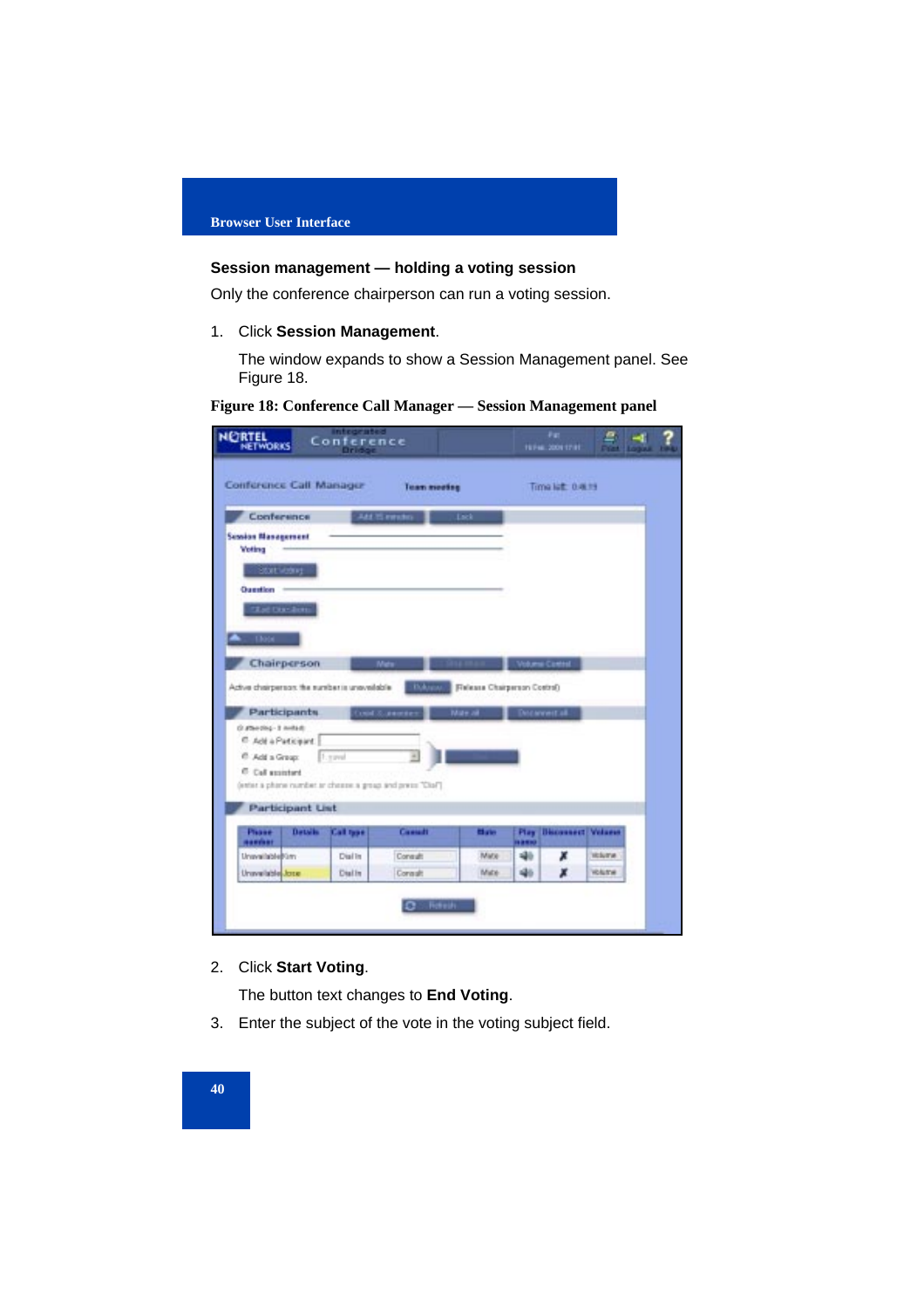4. Ask the participants to vote.

The participants use their telephone keypads to register their votes: \*81 for Yes, \*82 for No, or \*83 for Abstain. The results are displayed in the Voting panel.

5. Click **End Voting**.

The final results are displayed in the Voting panel, and also e-mailed to the Chairperson. The button text changes back to **Start Voting**.

**Note 1:** If the participant leaves the conference during the voting session, the participant's vote is cancelled and not counted.

**Note 2:** If a participant votes more than once, only the participant's last vote is counted.

### **Session management — holding a question-and-answer session**

A question-and-answer session can be used in a lecture-type conference, where participants may want to address questions to the chairperson.

Only the conference chairperson can run a question-and-answer session.

- 1. Click **Mute All**.
- 2. Click **Session Management**.

The window expands to show a Session Management panel. See Figure 18 on **page 40**.

3. Click **Start Questions**.

The button text changes to **End Questions**.

4. Ask the participants for questions.

Participants who have questions press \*85 on their telephone keypads. Question requests are shown in the **Participant list** as follows:

- blinking '**?**' icon question request not answered
- steady '**?**' icon question request answered
- no '**?**' icon no question request

To cancel the question request, the participant presses \*86.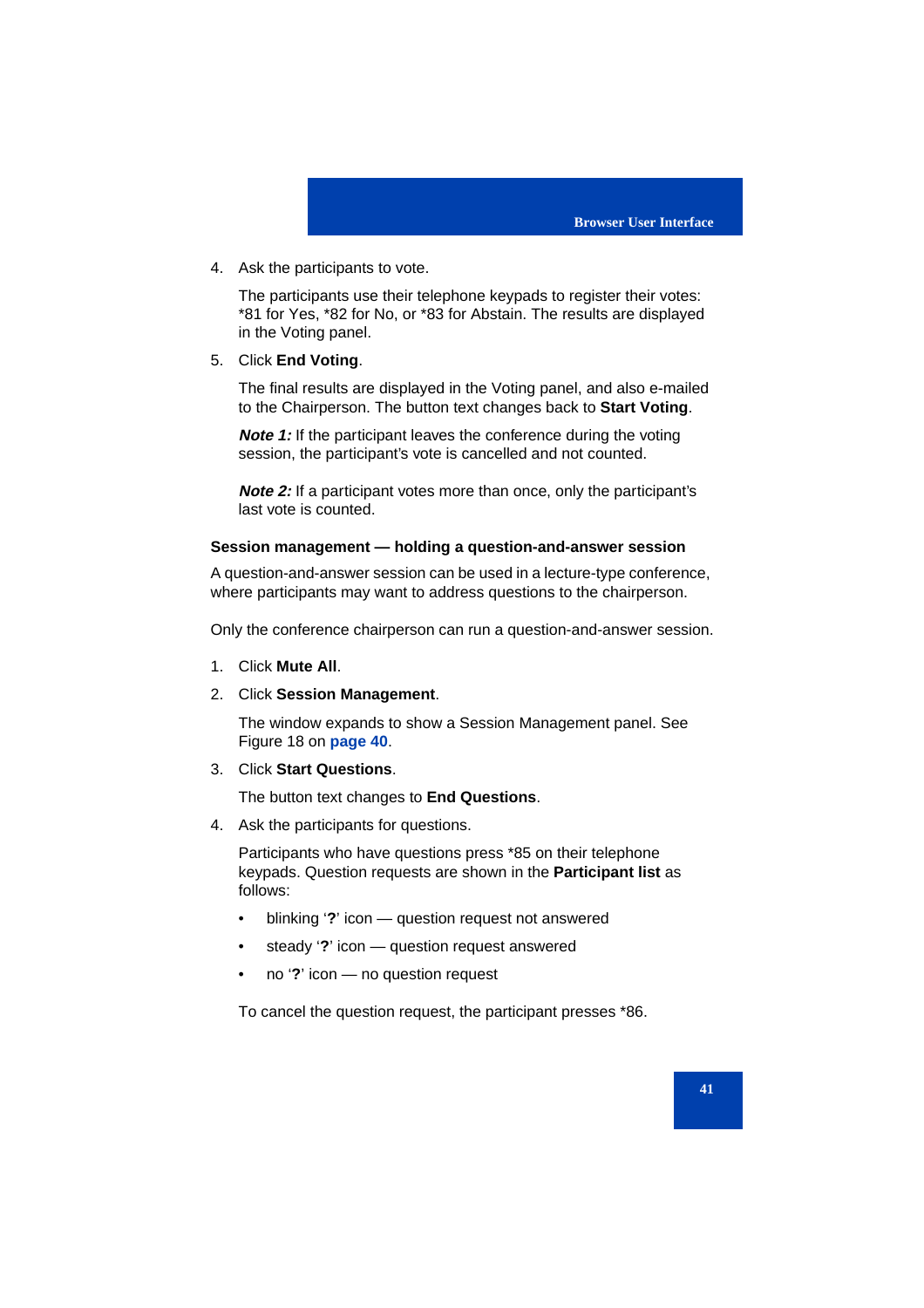- 5. Click the **?** icon in the header row of the **Participant list** to sort the list so that those participants who are asking questions appear first in the list (optional).
- 6. Click **Unmute** in the **Participant List** or click the blinking '**?**' icon.

The participant asks his or her question.

7. Click **End Questions** to end the session when all questions have been answered, or when the allotted time is over.

The button text changes to **Start Questions**.

## **Changing the status of the chairperson**

This section describes how to perform tasks from the **Chairperson** section of the **Conference Call Manager** window (see Figure 16 on **page 37**).

**Note:** If a chairperson is not present on the call, none of these activities is available (see Figure 17 on **page 38**).

# **Muting or unmuting the chairperson**

Click **Mute** to deactivate the chairperson's voice port. Click **Unmute** to activate it. The button text toggles between **Mute** and **Unmute**, depending on the state of the voice port.

#### **Stopping or resuming music**

Click **Stop Music** to stop music playing when only one person is present in the conference. Click **Resume Music** to resume the music. The button text toggles between **Stop Music** and **Resume Music**.

## **Adjusting the volume of the chairperson**

Only the chairperson can adjust the chairperson's volume. Follow the steps below to adjust the incoming (hearing) and/or outgoing (speaking) volume for the chairperson.

### 1. Click **Volume Control**.

The **Volume Control** panel opens (see Figure 19 on **page 43**). The two scales in the middle of the **Volume Control** panel show the increase/decrease level for hear and talk directions. The middle of the scale is zero, which indicates no volume change.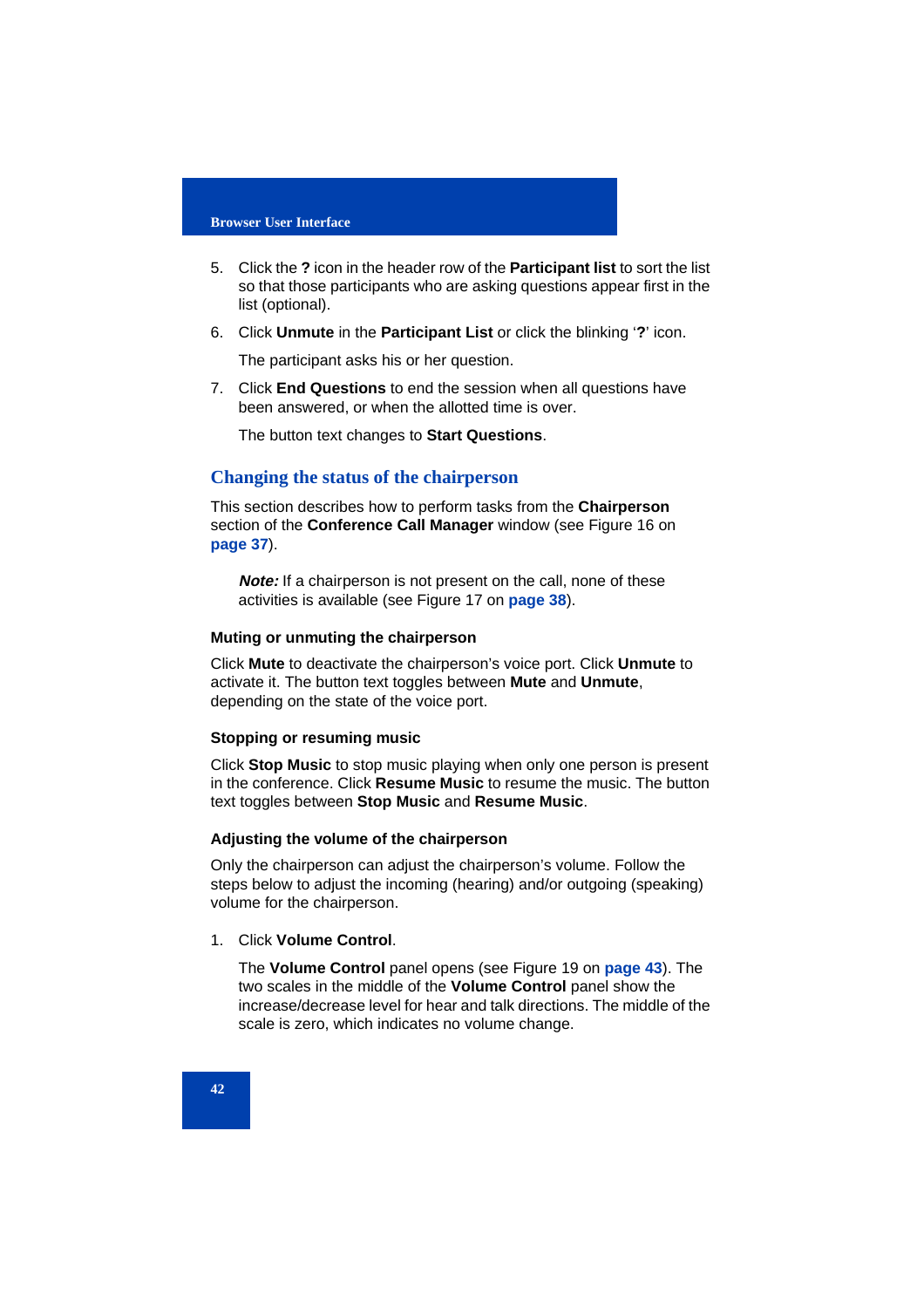



| <b>NIGRTEL</b>                                 |                | <b>Integrated</b><br>Conference               |               |                              |              | Feb<br><b>19746-2004 17:30</b>  | e<br>नगर म<br>LOQUUL LIPEL |
|------------------------------------------------|----------------|-----------------------------------------------|---------------|------------------------------|--------------|---------------------------------|----------------------------|
| Conference Call Manager                        |                |                                               | Team meeting  |                              |              | Time left: 0 @ Hi               |                            |
| Conference                                     |                |                                               | Add 25 enrolm | Lock                         |              | Сиция никарлия                  |                            |
| Chairperson                                    |                |                                               | Male          |                              |              |                                 |                            |
|                                                |                | Actual chairperson: the sunstants unavailable |               | Release Chairperson Costrol) |              |                                 |                            |
| <b>Volume Central</b>                          |                |                                               |               |                              |              |                                 |                            |
| <b>SEAR Chow sets been the condensated: CE</b> |                |                                               |               |                              | ۰Þ           |                                 |                            |
|                                                |                | Low                                           |               |                              |              |                                 |                            |
|                                                |                |                                               |               |                              | High         |                                 |                            |
| TALK three allows be as youth                  |                |                                               |               |                              | ۰Þ           |                                 |                            |
|                                                |                |                                               |               |                              |              | Residential of all participants |                            |
|                                                |                |                                               |               |                              |              |                                 |                            |
| <b>Participant List</b>                        |                |                                               |               |                              |              |                                 |                            |
| Please<br>mancher                              | <b>Datable</b> | Call type                                     | Cassatt       | <b>Mato</b>                  | Flay<br>1879 | <b>Discounsett</b>              | Welcose                    |
| Unavailable@im                                 |                | Dial in                                       | Consult       | Mate                         | 46           | Ж                               | <b>IEA/I'd</b>             |
| Urvavailable Josse                             |                | Dialin                                        | Consult       | Mate                         | 40           | ж                               | <b>Violante</b>            |
|                                                |                |                                               |               |                              |              |                                 |                            |
|                                                |                |                                               |               |                              |              |                                 |                            |
|                                                |                |                                               | $2 -$ future. |                              |              |                                 |                            |

- 2. Click an arrow to increase or decrease volume. The colored rectangle in the scale advances one step for each arrow click.
- 3. Click **Reset Volume of all participants** to restore the volume level for all participants (optional).

# **Releasing chairperson control**

Click **Release** to release chairperson control. This button releases both BUI and TUI control. The **Conference Call Manager** window closes.

# **Managing the status of all participants**

This section describes how to perform tasks from the **Participants** section of the **Conference Call Manager** window (see Figure 16 on **page 37**).

**Note:** If a chairperson is not present on the conference, the Dial-out activity is not available (see Figure 17 on **page 38**).

#### **43**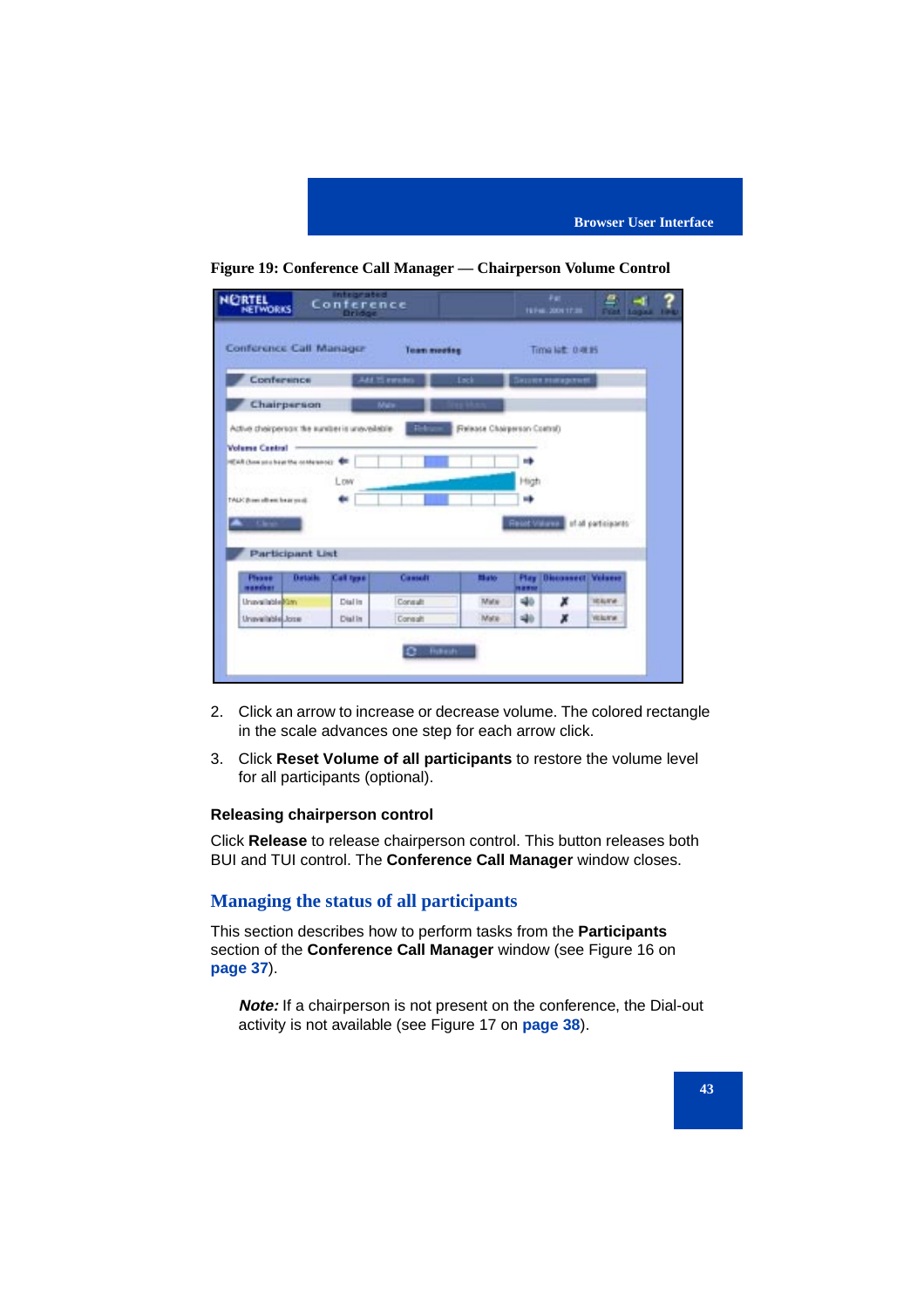#### **Counting and announcing all participants**

Click **Count and announce** to announce the total number of participants, followed by the participants' names as recorded in the name entry.

### **Muting all participants**

Click **Mute all** to silence all participants except the chairperson. To unmute all participants, click **Unmute All**. The button text toggles between **Mute all** and **Unmute All**.

Individual participants can still be unmuted or muted (see "Muting or unmuting individual participant(s)" on page 46) while the conference is in **Mute all** state. **Mute all** takes precedence, but **Unmute all** restores all participants to their individual states - muted or unmuted.

## **Disconnecting all ports**

Click **Disconnect all** to disconnect all participants except the chairperson.

# **Examining port status**

The first line in the **Participants** section shows the number of participants attending (ports in use) and the number of participants invited (number of ports reserved).

#### **Dialing out and returning with or without the called party**

Follow the steps below to make a private call outside of the conference. Only the chairperson can initiate the call.

- 1. Select the type of call, as follows:
	- Select **Add a Participant** to make a call to an individual.
	- Select **Add a Group** to make a call to a group. Call-out groups are configured by the administrator.
	- Select **Call Assistant** to use a Call Assistant to make the call. The number of the Call Assistant is configured by the administrator.
- 2. Enter the call parameter, as follows:
	- If **Add a Participant** was selected in step 1, type the number to be dialed in the text box. The number may contain digits,

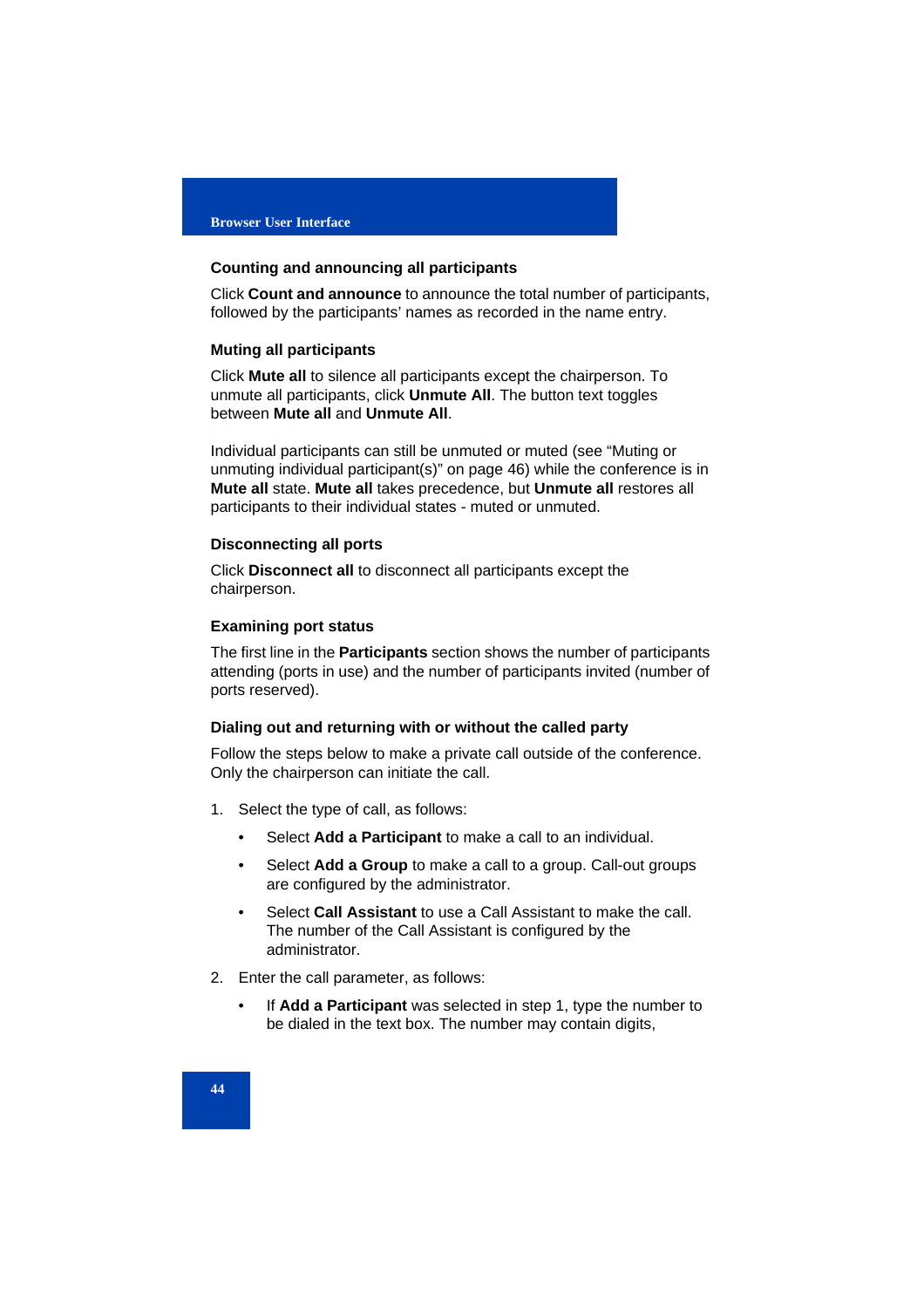asterisks (\*), and number sign (#). If required, enter a pause anywhere by entering 'p' for a 100 ms pause or 'P' for a 500 ms pause.

- If **Add a Group** was selected in step 1, select a group from the list.
- 3. Click **Dial**.

After call origination, the chairperson is engaged in a private call. All buttons in the **Chairperson** section are disabled, as are **Count & Announce** and **Mute All** in the **Participants** section.

- 4. Return to the conference as follows:
	- Click **Return with called party** to end the private call and return to the conference with the called party. The new participants join the conference and are added to the **Participant List**. A dialog box opens if no ports are available for dial-out, in the case of a single or group call, and the participants are not added to the call. If some, but not all, of the required ports are available for a group call, no dialog box opens.
	- Click **Return without called party** to end the private call and return to the conference. The called party is not added to the conference.

# **Managing the status of individual participants**

This section describes how to perform tasks from the **Participant's List** section of the **Conference Call Manager** window (see Figure 16 on **page 37**).

**Note:** If a chairperson is not present on the conference, the Consult activity is not available (see Figure 17 on **page 38**).

# **Adding details for an individual participant**

Type any text in the **Details** field for a participant. For example, the text can be a name to uniquely identify the participant.

# **Consulting between chairperson and participant**

Click **Consult** to hold a private call with an individual participant. Only the chairperson can initiate the call. Click **End consultation** to end the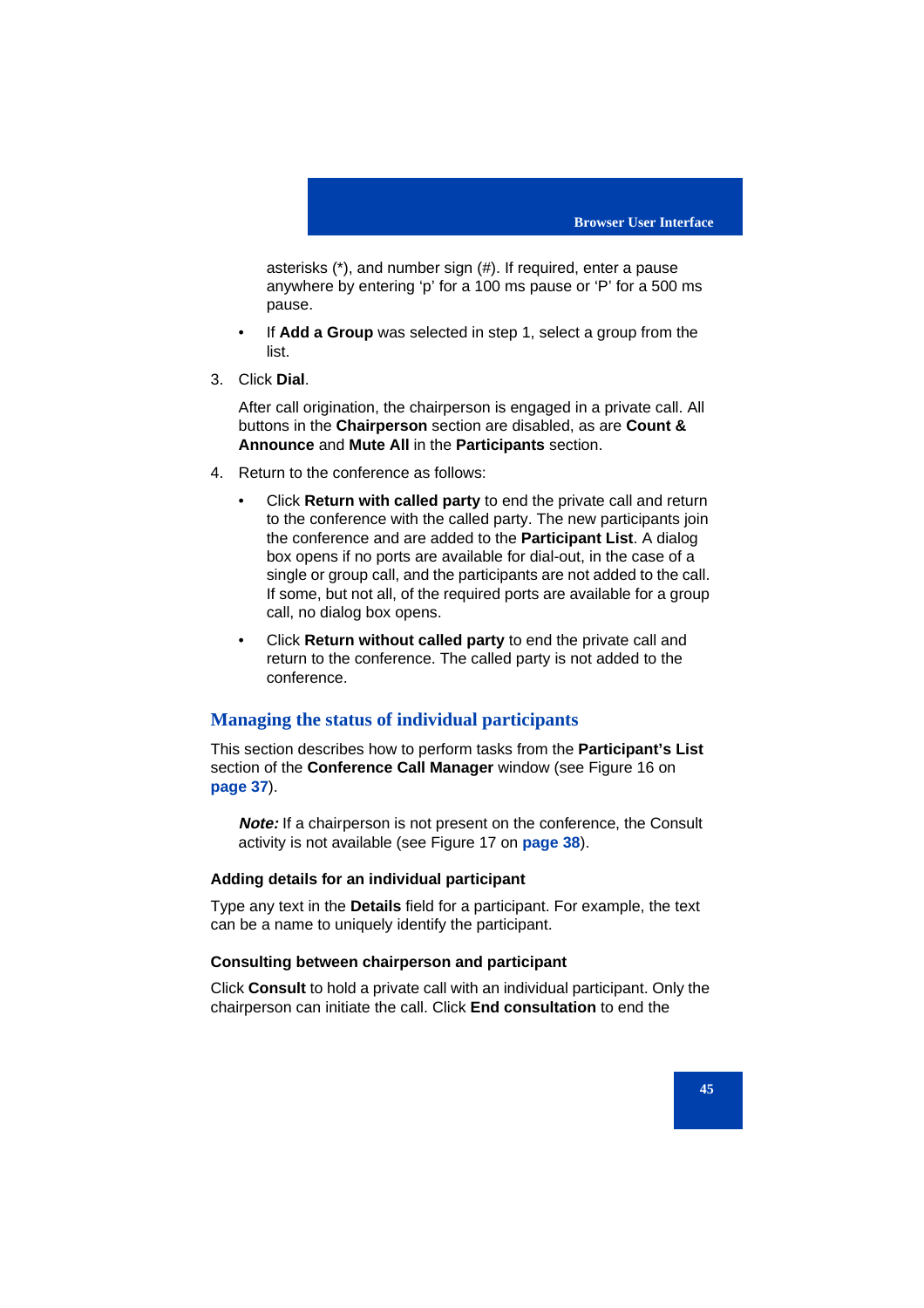#### **Browser User Interface**

private call and return both parties to the conference. The button text toggles between **Consult** and **End consultation**.

### **Muting or unmuting individual participant(s)**

Click **Mute** to mute an individual participant. Click **Unmute** to unmute the individual. The button text toggles between **Mute** and **Unmute**.

## **Playing the name of individual participants**

Click the **Play name** icon (a speaker) to play the participant's name as recorded by the name entry feature. The name plays on the chairperson's desktop, not on the telephone.

# **Disconnecting an individual participant**

Click the **Disconnect** icon (an X) to disconnect a participant.

# **Adjusting the volume of an individual participant**

Follow the steps below to adjust the outgoing (speaking) and/or incoming (hearing) volume for an individual participant.

1. Click **Volume** for the individual participant.

The **Volume Control** panel opens (see Figure 20 on **page 47**). The two scales in the middle of the **Volume Control** panel show the increase/decrease level for hear and talk directions. The middle of the scale is zero, which indicates no volume change.